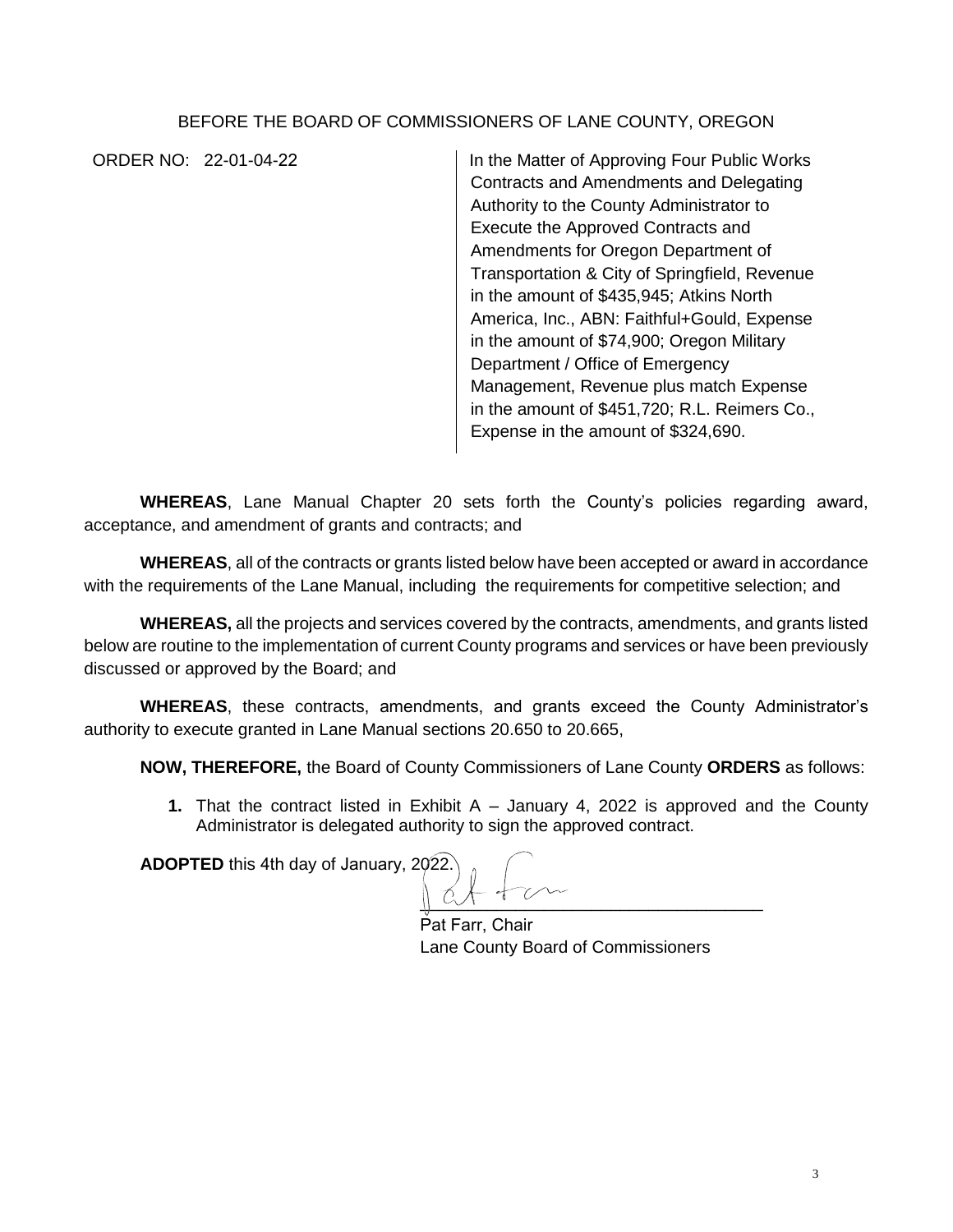## EXHIBIT A – January 4, 2022, List of Contracts, Grants and Amendments

## **PUBLIC WORKS**

| <b>Original contract title</b>             | OR225: OR126-End of City Jurisdiction                                                                                                                                                                                                                                                                                                                   |
|--------------------------------------------|---------------------------------------------------------------------------------------------------------------------------------------------------------------------------------------------------------------------------------------------------------------------------------------------------------------------------------------------------------|
| Contractor/other party<br>New or amendment | Oregon Department of Transportation (ODOT) and City of Springfield<br><b>New</b>                                                                                                                                                                                                                                                                        |
| Description                                | On behalf of City of Springfield, County will develop concept and<br>complete National Environmental Policy Act (NEPA) analysis for OR225<br>corridor from Franklin Blvd. to southern end of Springfield jurisdiction;<br>revenue estimated at \$435,945; term is upon execution through 10 years.                                                      |
| Amount                                     | \$435,945. (Estimated)                                                                                                                                                                                                                                                                                                                                  |
| Expense or revenue                         | Revenue                                                                                                                                                                                                                                                                                                                                                 |
| Term of agreement<br>Previous board orders | Effective upon execution through 10 years<br>N/A                                                                                                                                                                                                                                                                                                        |
| Implications for policy                    | None                                                                                                                                                                                                                                                                                                                                                    |
| Board goals                                | Embrace internal and external partnerships to leverage and extend<br>County goals; this traditional agreement with the City of Springfield and<br>ODOT creates partnership, provides essential services until County can                                                                                                                                |
| <b>Health implications</b>                 | initiate in-house program.<br>None                                                                                                                                                                                                                                                                                                                      |
|                                            |                                                                                                                                                                                                                                                                                                                                                         |
| <b>Original contract title</b>             | <b>Facilities Condition Assessment for Lane County Parks Division</b>                                                                                                                                                                                                                                                                                   |
| Contractor/other party                     | Atkins North America, Inc., ABN: Faithful+Gould                                                                                                                                                                                                                                                                                                         |
| New or amendment                           | Amendment #4 / Key Id #55759 / PW20111601                                                                                                                                                                                                                                                                                                               |
| Description                                | Complete second phase of the Facility Condition Assessments of county<br>parks by taking an inventory of the built and natural infrastructures.<br>Provide a full report with cost estimates of deferred maintenance, lifecycle<br>assessments and recommendations.                                                                                     |
| Amount                                     | \$74,900 (increase); gross contract \$224,897.00                                                                                                                                                                                                                                                                                                        |
| Expense or revenue                         | Expense                                                                                                                                                                                                                                                                                                                                                 |
| Term of agreement                          | Extend for five-month; expiring June 01, 2022                                                                                                                                                                                                                                                                                                           |
| Previous board orders                      | N/A                                                                                                                                                                                                                                                                                                                                                     |
| Implications for policy                    | None                                                                                                                                                                                                                                                                                                                                                    |
| Board goals                                | Strategic Plan 2018-2021 Priority 2 (b): Vibrant Communities. Protect and<br>enhance our natural and built environments. Manage equitable services<br>for urban and rural residents to enhance opportunities and access by<br>embracing efficient systems and processes, collaboration with partners,<br>and innovative approaches to solving problems. |